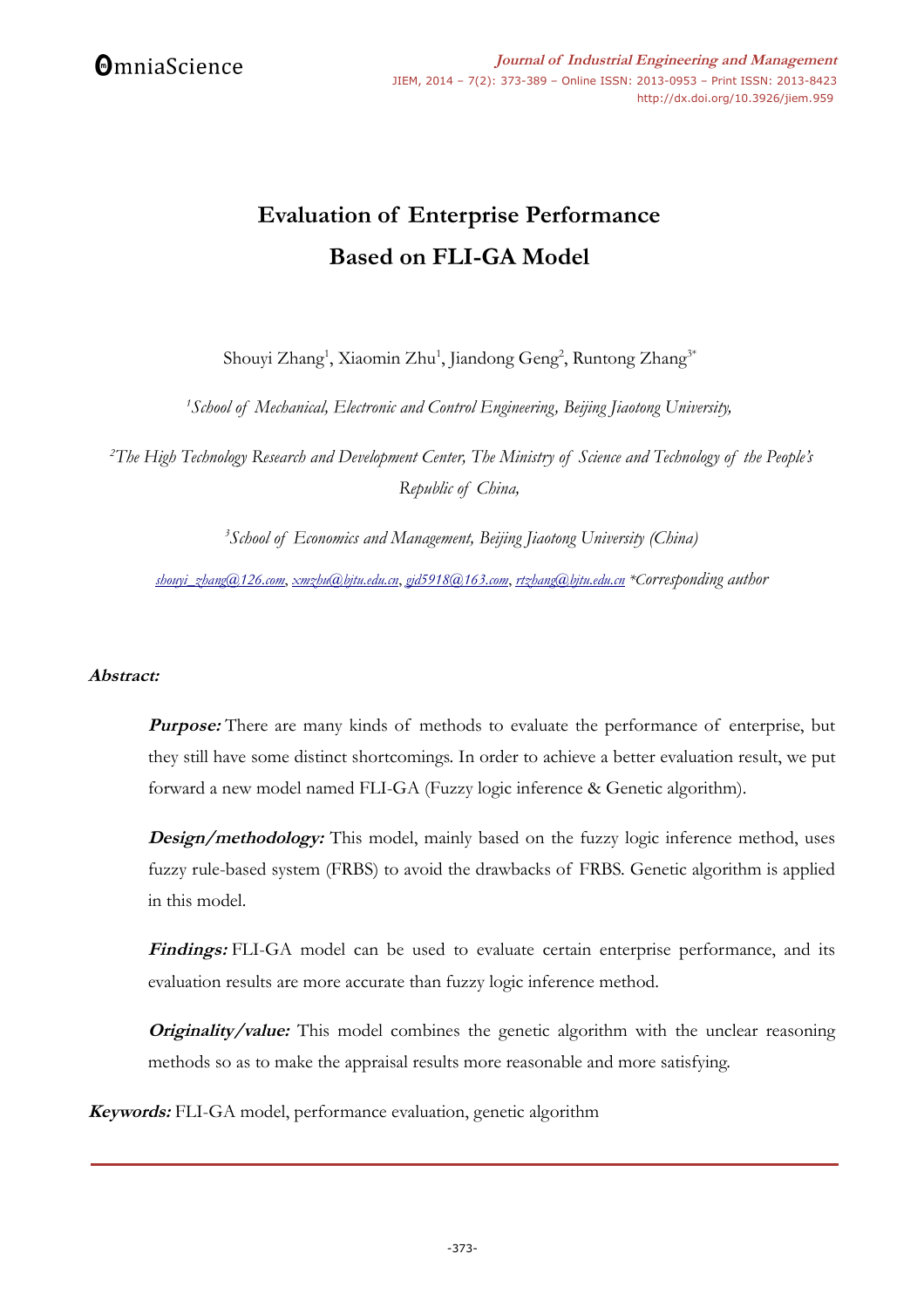## **1. Introduction**

Evaluating the enterprise management performance in a scientific way is helpful to obtain accurate guidance of enterprise management behaviors. This evaluation is essential to improve the management methods of enterprises. Besides, this kind of evaluation helps to strengthen the innovation of enterprise management system, as well as to enhance the achievement inspection efficiency of the operators. Such evaluation can assist the establishment of the encouragement and restraint mechanism. On one hand, it is conductive to the enhancement of the image consciousness and competitive power of certain enterprises. On the other hand, simultaneously, it also provides the basis for the macroeconomic regulation and the formulation of the economic policies as well. Therefore the evaluating performance of enterprise is playing a more and more vital role in modern enterprises.

# **1.1. Brief Definition of Enterprise Performance Evaluation**

Enterprise Performance evaluation can make objective and fair judgment of an enterprise's operational effectiveness in a certain operating time. This will help to guide this enterprise to promote its reform and innovation, thereby enhance the competitiveness of this enterprise. Modern enterprises cannot neglect the important role played by performance evaluation.

As a multi-index comprehensive evaluation, the popular enterprise performance evaluation methods mainly include Analytical Hierarchy Process (AHP), artificial neural network (ANN) evaluation method, grey correlation method, fuzzy comprehensive evaluation method, genetic algorithm, factor analysis, TOPSIS and so on.

## **1.2. Literature Review of Enterprise Performance Evaluation**

After the born of modern enterprises, ownership rights was separated from management rights. In order to protect their own interests, owners of capital generally assess operators' subjective effort and their operating results. Over the years, a variety of evaluation thinking conceived and became more ripe and satisfactory. There are 3 comprehensive evaluation methods from the view of corporate finance:

- Dupont Financial Analysis System. This system attaches great importance to integrity of management and operations, which also outstands the coordination and multi-layer of management.
- Wall Marking Way. Irrelevant financial indexes are assigned with different proportion, making it possible to comprehensively calculate the financial situation of enterprises.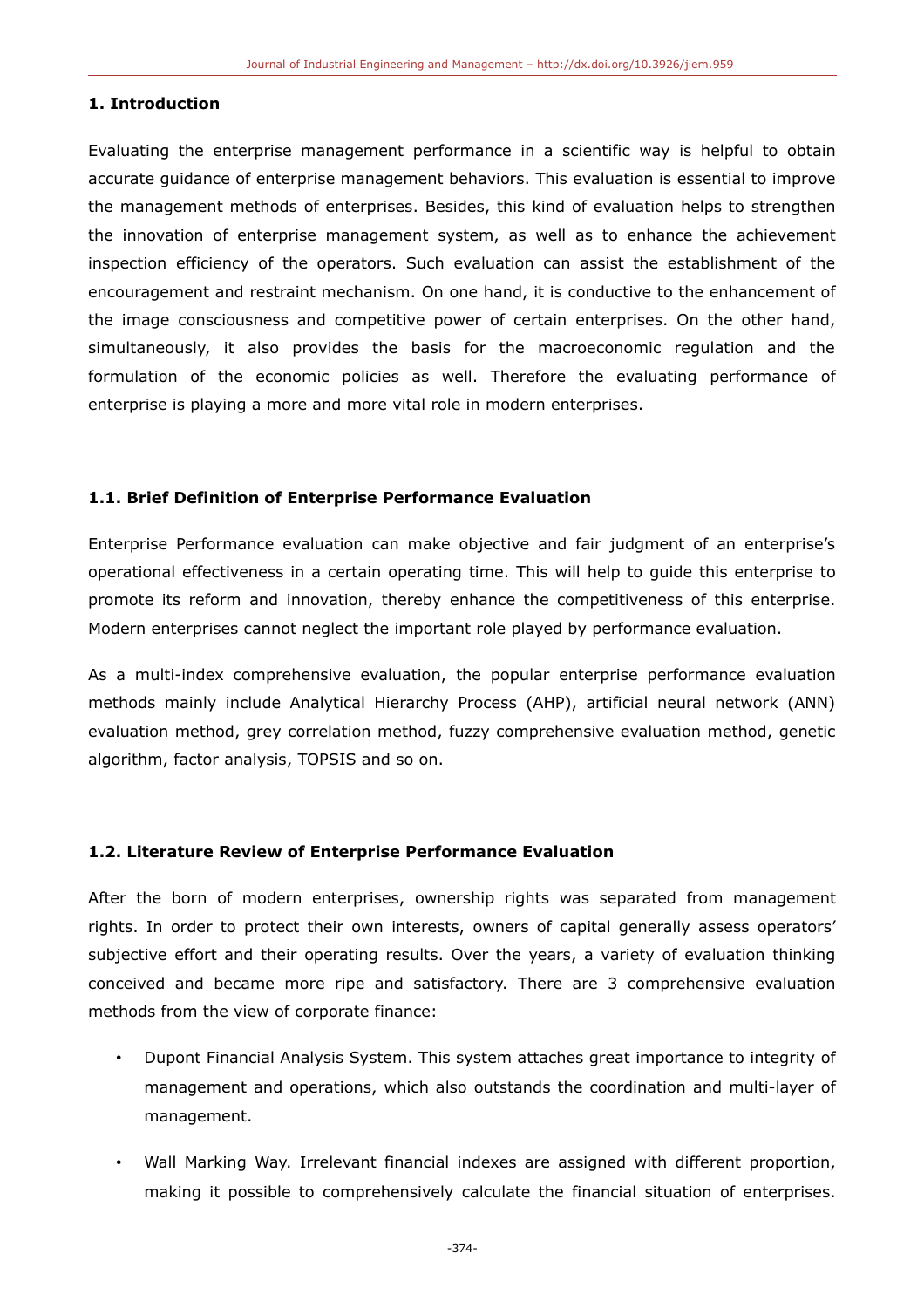The deficiencies of this method are unreasonable score calculation method and inadequate indexes' proof.

• EVA Evaluation System. EVA indexes overcome the traditional profit indexes' ignorance that the value of corporate assets will change over time, as well as the opportunity cost of owner's equity. Although it has a great progress, EVA evaluation system still has limitations, such as financial-oriented and short-term-oriented.

As is shown in the former section, there are also some popular methods and their improved models.

The advantages of AHP method (Golam & Akhtar, 2011; Bi & Zhang, 2010) is its extremely precise value, higher scientific basis. The more obvious shortcomings are its poor operability, the more artificial color when determine the relative weights, and less intuitive. The neural network method has strong robustness, memory capability, nonlinear mapping ability and a strong self-learning ability, but has no ability to explain its reasoning process and reasoning basis.

Artificial neural network (Lou & Kuang, 2010) has self-learning function, association and storage capabilities and high-speed ability to find the optimal solution. But its architecture is not versatile, and it is difficult to accurately analyze the performance of the neural network.

The gray relational analysis (Yang, Zhang, Wang, Wang & Zhang, 2010) requirements are lower and have less calculation. But the process of computing weights has poor objectivity, which does not meet some of the more important samples.

Fuzzy comprehensive evaluation (Ma, He & Shuai, 2011) method's results are clear and have systematic characteristics. This method can solve the problems of fuzzy and difficult to quantify, so it is suitable for a variety of non-deterministic problems. The disadvantages of this method are its duplication of information, subjectivity, and the difficulty of determine the membership function.

Genetic algorithm (Iraj, Mahyar & Fereydoun, 2011) has good convergence in the calculation of accuracy requirement, less computation time, high robustness. By contrast, the drawbacks are that sometimes it may be precocious and needs large amount of computation. Besides, it has poor stability and small data scale.

Factor analysis (Patrick, Douglas & Fabio, 2010) can use computer software to solve problems quickly and easily. Therefore, compared with other methods, factor analysis is a scientific, practical, simple and comprehensive evaluation method. However, Factor analysis is just a kind of financial analysis method which is only on the basis of financial indicators, macroeconomic factors and some special cases.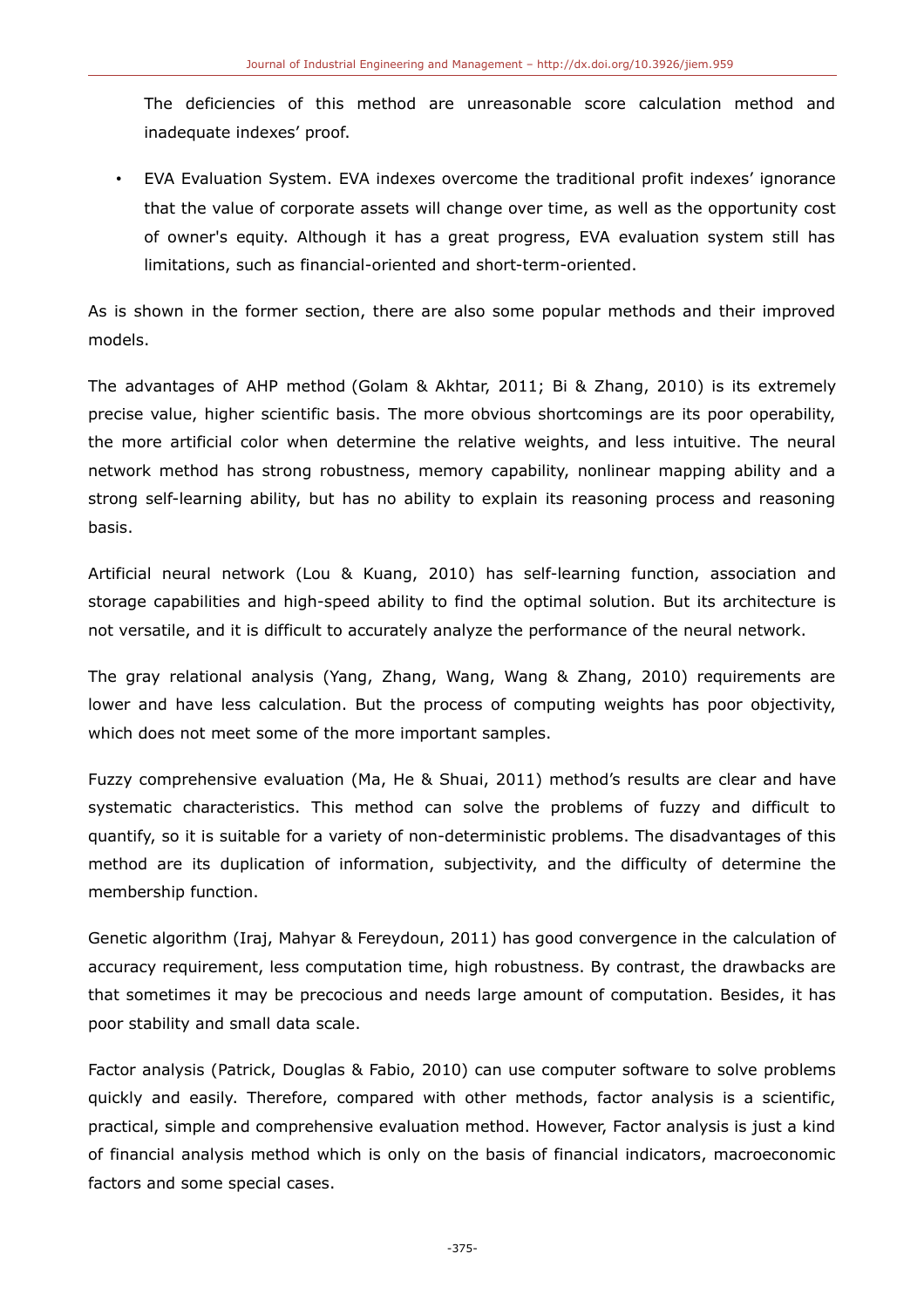TOPSIS (Saeed, Mehdi & Mostafa, 2012) method is an ideal target sequence optimal selection technology; it's a very effective method in multi-objective decision. But the drawback of subjective weights and reverse problem limit its application.

# **2. Fuzzy Logic Inference Method and its Shortage**

## **2.1. Introduction of Fuzzy Logic Inference Method**

In the process of evaluating the enterprise performance, the subjective factor of human is uncertain, which makes it difficult to compare the values of different indexes. Even the experts in this domain can hardly give exact weight of each individual index. Moreover, weight is dynamic and alterable, so the value of index's weight maybe improbable. How to deal with this problem? The answer is fuzzy logic inference method (Rustum, Omar & Emad, 2009). Fuzzy logic inference method can reflect the expert's correct judgment, so as to avoid difficulties of giving weights directly; in addition, as long as the satisfaction of the membership function (fuzzy inference rules) level is more than enough, experts' judgment can approximate the actual situation.

On account of the above advantages, our new model will be improved basing on fuzzy inference method. The fuzzy logic inference method uses fuzzy rule-based system (shortened form FRBS). It allows assessors to divide a complex system into parts in order to easily handle this system. FRBS can also use the data of various types (qualitative or quantitative data) and it allows a small amount of measurement error.

# **2.2. Evaluation Steps of Fuzzy Logic Inference Method**

After the analysis of former section, we can refine the reasoning steps of the fuzzy inference method. The evaluation process of fuzzy logic inference method contains 7 steps:

- First substitute the indexes scores into the predetermined membership function, and then get membership of each index (the fuzzy set 1) through membership function.
- Memberships are compared with the corresponding rule base. The minimum principle should be adopted during above process.
- Use the maximum principle to contrast results in order to screen better membership after the comparison within the rule base, and thus get the memberships of the middlelevel evaluation indexes-fuzzy sets2.
- Fuzzy set 2 is compared with related rule base. Then we repeat step 2.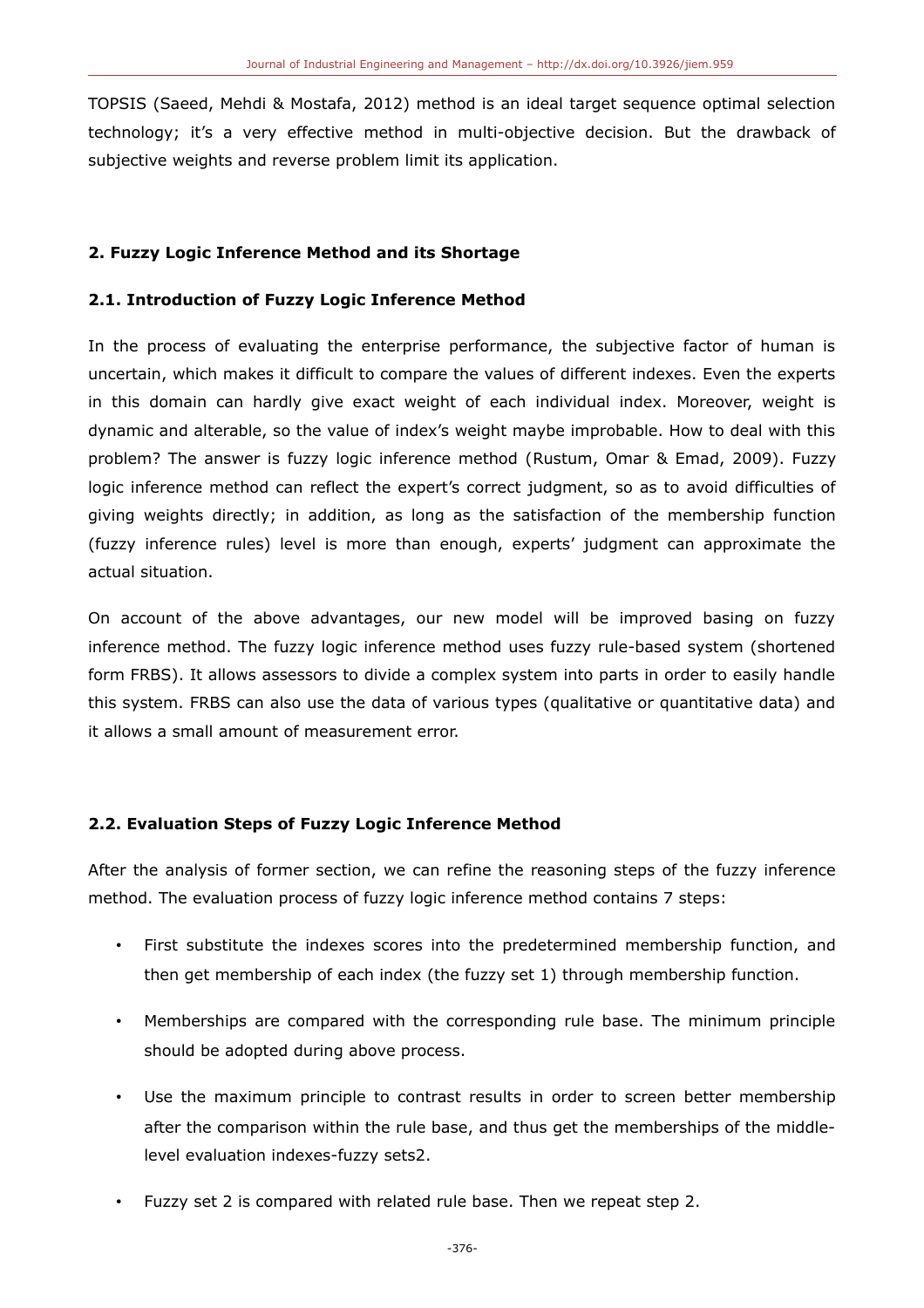- We use the same method as step 3 to get the membership degree of the high tier evaluation indexes-fuzzy sets3.
- The fuzzy sets of major and secondary factor are both substituted into the rule base to compare the two fuzzy sets with their related rule bases. The same maximum and minimum principles are applied as previous steps. At last, the final evaluated fuzzy sets are given out.
- Compare the degree of fuzzy sets' memberships which vary from well, ordinary to bad. According to the maximum principle of membership, the final analysis conclusion is obtained.

## **2.3. Shortage of Fuzzy Logic Inference Method**

Fuzzy logic inference method introduced above first uses triangular membership function in fuzzy mathematics to calculate the membership of the underlying index, and then use the rule base layers to get new membership values of upper tier's indexes. This method makes the calculus process inevitably rigid, thus the result is singleness to the rate for the same group, so that it is not conducive to the latter part of the analysis and further assessment work.

#### **3. Building the FLI-GA model**

We propose an improved model based on the fuzzy logic inference method and genetic algorithm method–FLI-GA model (Fuzzy Logic Inference & Genetic Algorithm Model). After calculate the lowest tier indexes' values, the improved FLI-GA model makes use of genetic algorithms to generate offspring and choose the best individual. The calculation process is relatively flexible and easy to understand, and its multiple results obtained from repeated computing can be applied for post- analysis and selection.

## **3.1. Brief introduction of Genetic Algorithm**

Genetic Algorithm (GA) (Pond, Posada, Gravenor, Woelk & Frost, 2006) is a class of random search method. It learns from biological laws of evolution (survival of the fittest) and is evolved from this law. It was first proposed by Professor J. Holland from the United States in 1975. GA's main feature is that it directly operates the objects and there are no limits about derivation and function continuity. GA has inherently implicit parallelism and better ability of global optimization. Besides, its probabilistic optimization method can automatically access and guide the optimal search space. It can also adaptively adjust the search direction, and need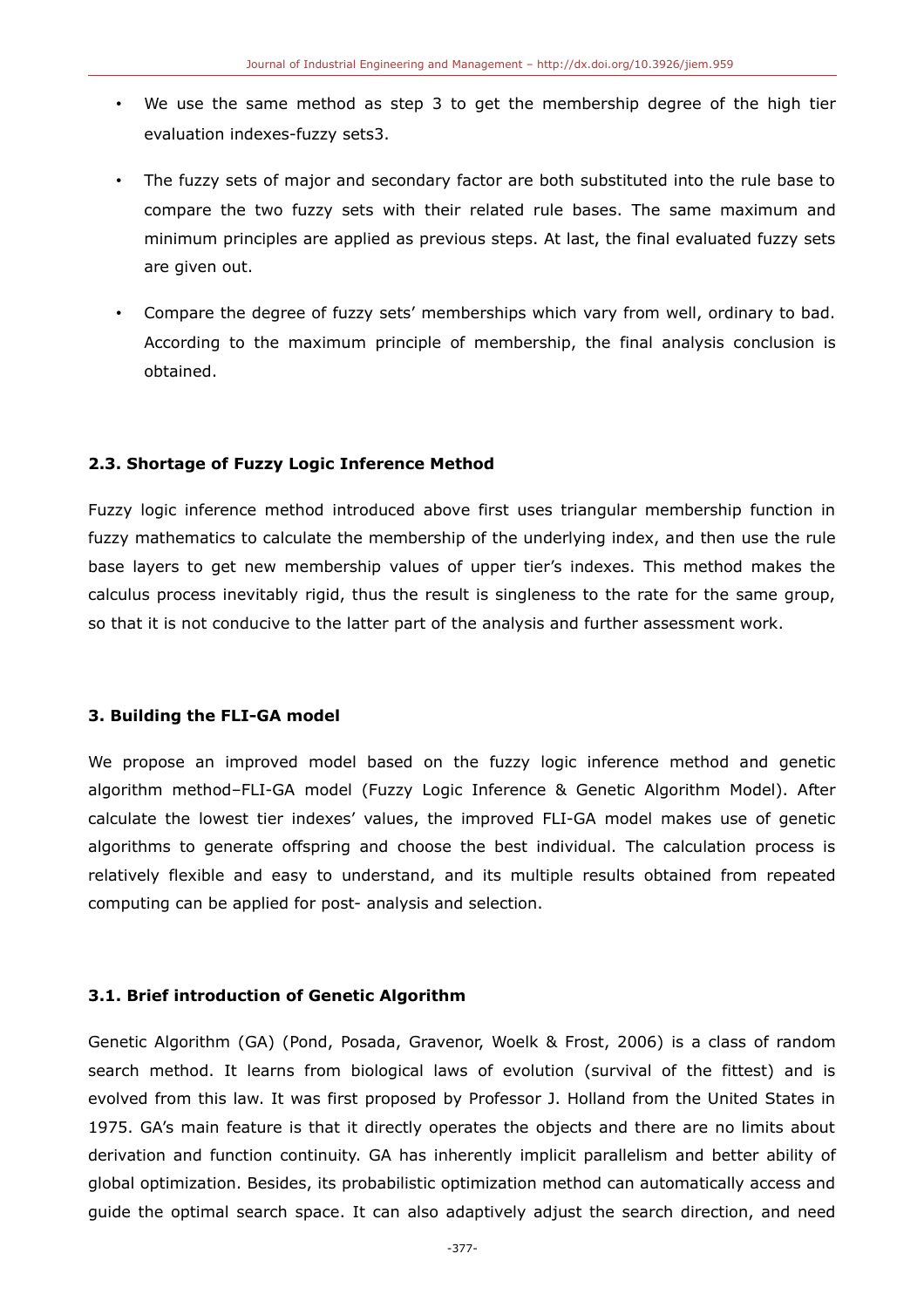not to decide the rules. These properties of GA have been widely used in combination optimization, machine learning, signal processing, adaptive control, artificial life and other important fields.

## **3.2. Build index system of FLI-GA model**

The relate studies of enterprise performance evaluations (Zhang, Xie, Cao, 2011; Zhang & Tan, 2012; Qi & Sun, 2011) are only focus on the cost information and financial information. This kind of models ignores the quality and sense of time; neither do the non-financial information like human capital and so on. To avoid the drawbacks of traditional enterprise performance evaluation, new research achievements are included in our study. By considering the normal principle of index selection and characteristics of enterprise performance evaluation, we initially screen 13 indexes from the views of financial, business growth ability, internal management and workforce capability. The indexes are shown in Table 1.

| <b>Type</b>                                    | Num.           | <b>Index</b>                     | <b>Measurement</b>                                         |  |
|------------------------------------------------|----------------|----------------------------------|------------------------------------------------------------|--|
| <b>Assets</b><br>operation<br><b>situation</b> | 1.             | Turnover of current assets       | A unit's current assets turnover time<br>per unit time     |  |
|                                                | 2              | <b>Total Assets Turnover</b>     | Total asset's turnover time per unit time                  |  |
|                                                | 3              | Interest earned multiple         | (Relative to the start-up capital)<br>Multiple of earnings |  |
|                                                | $\overline{4}$ | Asset-liability ratio            | (Total liabilities/Total assets) × 100%                    |  |
| <b>Growth ability</b><br>condition             | 5              | <b>Marketing Ability</b>         | Enterprise's market adaptation and<br>control ability      |  |
|                                                | 6              | Operating income growth          | The growth rate of operating income                        |  |
|                                                | $\overline{7}$ | Corporate culture                | Background and culture included in<br>growth process       |  |
|                                                | 8              | <b>Corporate Recognition</b>     | Social awareness of an enterprise                          |  |
| <b>Employee</b><br>productivity                | 9              | Employees' enthusiasm            | The enthusiasm of the employees                            |  |
|                                                | 10             | <b>Employee learning ability</b> | Ability of accepting and learning new<br>things            |  |
|                                                | 11             | Staff training                   | Manufacturing capacity of the excellent<br>staff           |  |
| <b>Organization</b><br>policy                  | 12             | The company departments          | Distinguish between degrees of work                        |  |
|                                                | 13             | Company staff redundant          | Whether the human resource<br>deployment is rational       |  |

Table 1. Primary indexes of enterprise performance evaluation

The final index system is built after the initial indexes were selected. Some standards are implemented when select the final indexes:

- The selected indexes should reflect two factors: absolute and relative number;
- The selected indexes should be simple, clear and practicable;
- It is necessary to select the quantitative as well as qualitative indexes;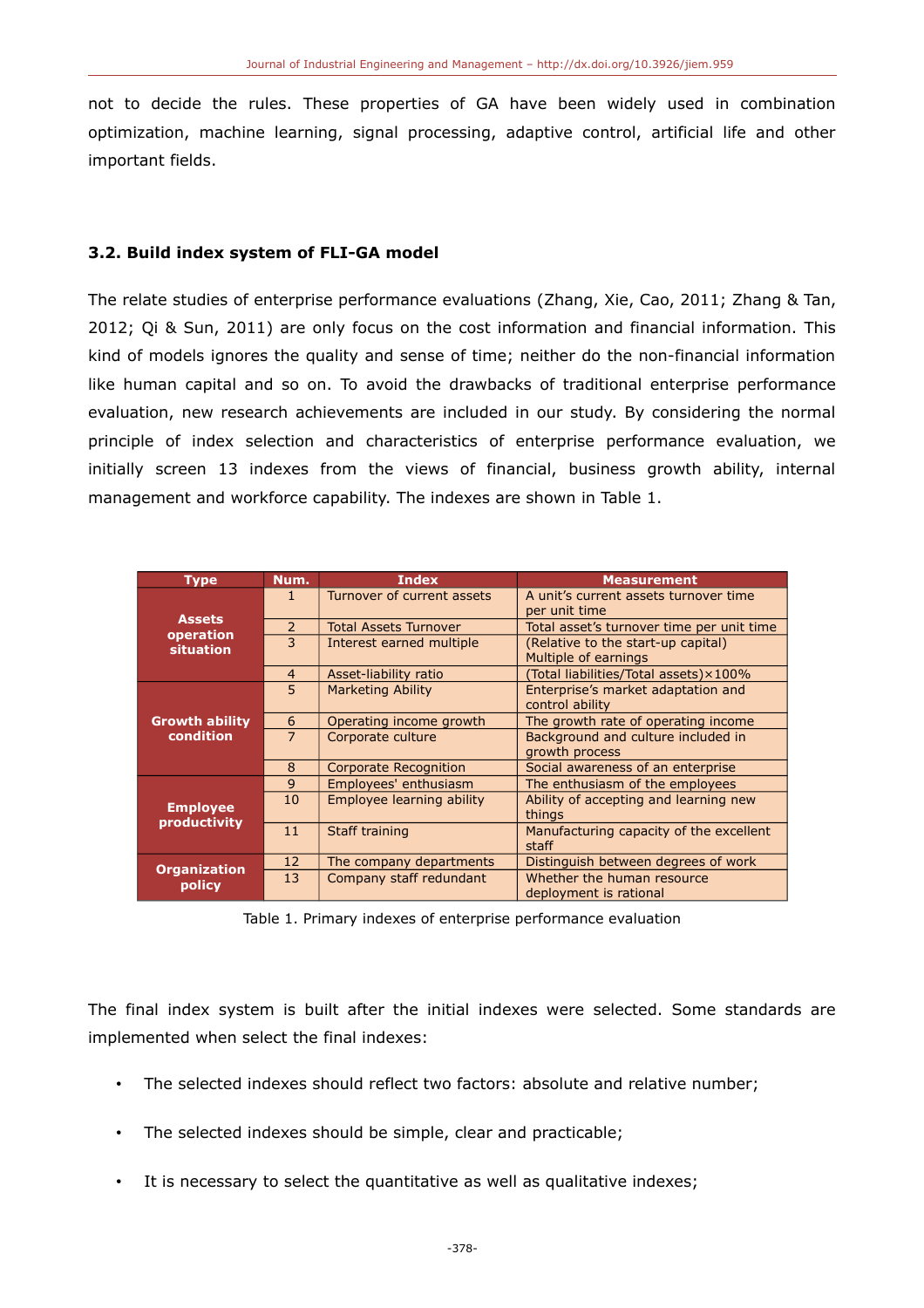• Current corporate outcome indexes and strategic targets should be both considered.

Based on the principles above and the indexes in Table 1, a new index system is screened out, which is shown in Figure 1.



Figure 1. Index system after screening

To clarify this further, the final index system will be divided into four parts to be explained:

- Asset operational status: whether a company is profitable or not is the key factor of enterprise performance. Operation of assets mainly includes current assets turnover and total assets turnover status.
- Business growth ability of an enterprise decides its fate. Marketing ability relates to the enterprise market share and product awareness. Good corporate culture helps to establish a good public image and corporate reputation, and gives great incentives to subordinates.
- Cumulative employee productivity is just the overall efficiency of an enterprise.
- The organizational policy of an enterprise influences the enterprise's internal resources configuration.

Strictly speaking, every enterprise should have a very individualized performance evaluation system. This index system is designed on the basement of the commonality of general enterprises. In the practical application, evaluation system should be appropriately changed according to the enterprise that is evaluated.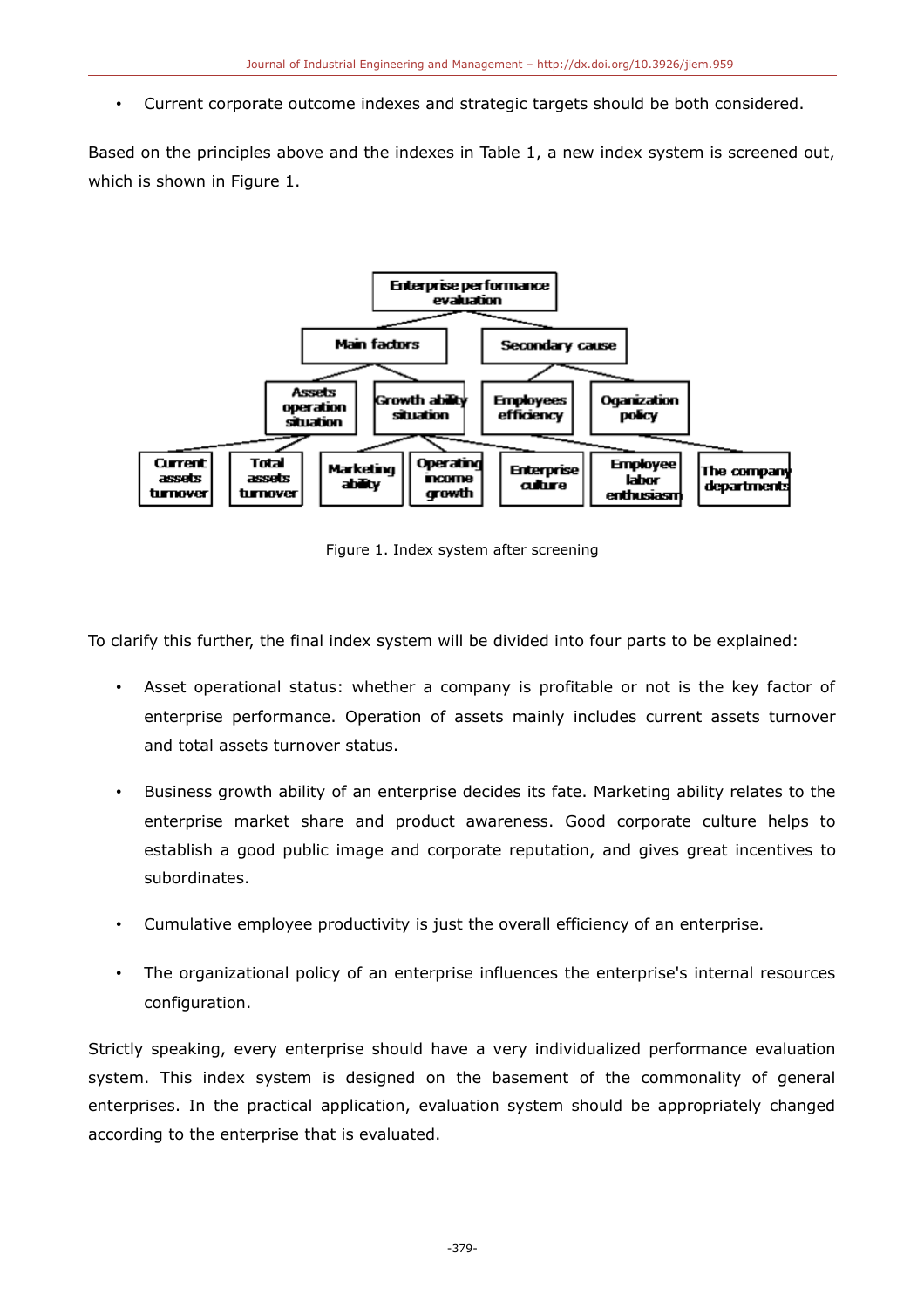## **3.3. The algorithm of FLI-GA model**

The algorithm of FLI-GA model will be introduced after building the evaluation index system.

#### **3.3.1. The determination of the lowest tier indexes' membership functions**

There are three common methods (subjective experience method, analytical reasoning method, survey & statistics method) to determine the membership function.

According to the nature of the problem, analytical reasoning method applies some definite analyses and reasoning method to select typical function as membership function in the continuous domain. Furthermore, several principles should be considered when selecting the membership function: Membership functions should be simple; Meet the convex fuzzy set principles; Select less evaluation indexes and rules to reduce complex calculations; Try to satisfy the requirement of non-overlapping membership; Describe the transition relations intuitively among the standard values from different reviews.

So according to these regulations, triangular membership function is selected as it fits the experience and principles above. We respectively select  $a_1$ ,  $a_2$ ,  $a_3$  as 0, 2.5, 5 (the index variation range is [0,5]) and get triangular membership function of the bottom indexes of FLI-GA model.



Figure 2. Membership function of bottom index

The membership function is demonstrated as follows:

$$
A_1(x) = \begin{cases} \frac{2.5 - x}{2.5} & 0 \le x \le 2.5\\ 0 & 2.5 \le x \le 5 \end{cases}
$$
 (1)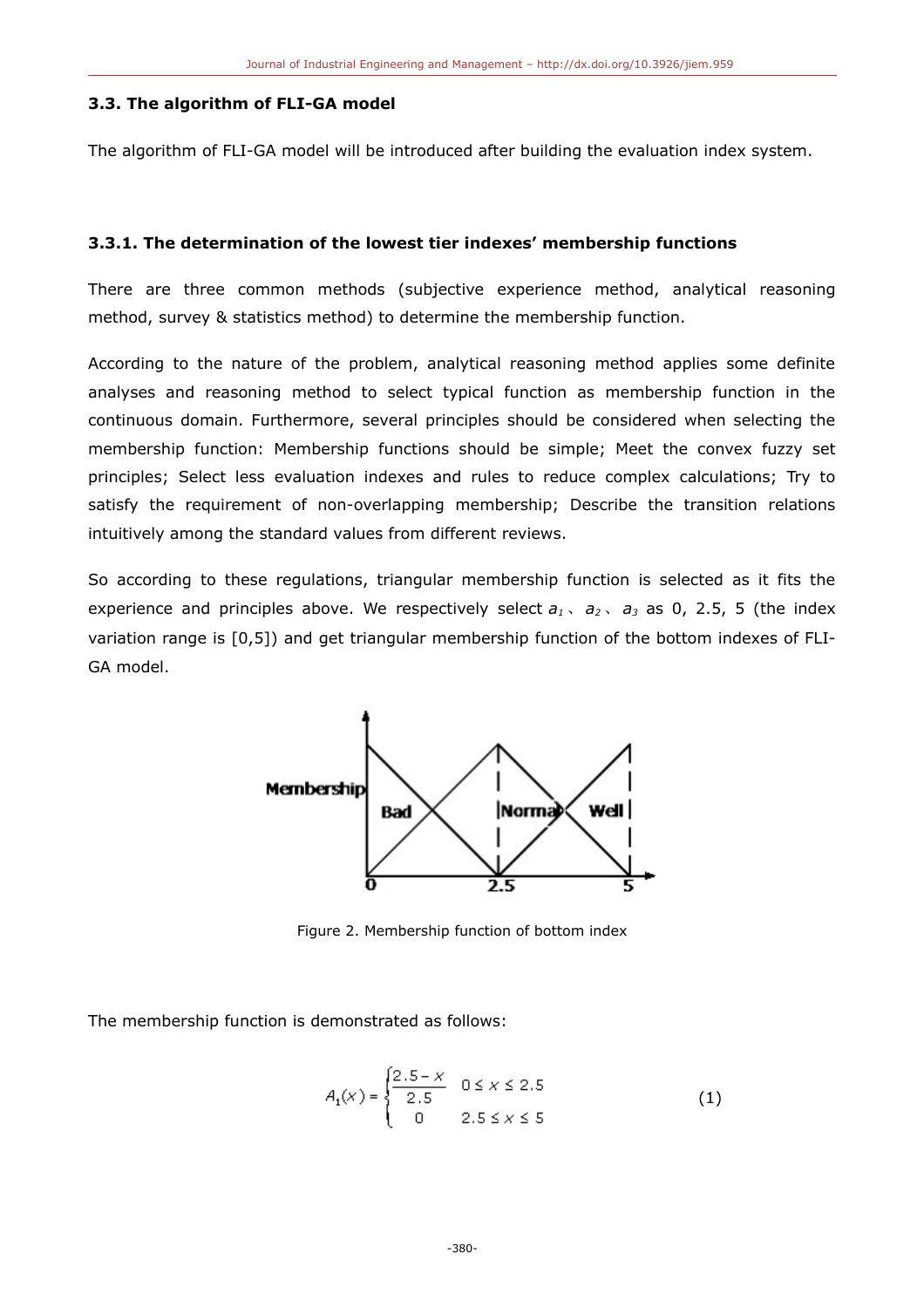$$
A_2(x) = \begin{cases} \frac{x}{2.5} & 0 \le x \le 2.5\\ \frac{5-x}{2.5} & 2.5 \le x \le 5 \end{cases}
$$
 (2)

$$
A_1(x) = \begin{cases} 0 & 0 \le x \le 2.5 \\ \frac{x - 2.5}{2.5} & 2.5 \le x \le 5 \end{cases}
$$
 (3)

After the establishment of triangular membership function, we built the regulation base for model application according to the expert experience.

Bottom tier reasoning rules will be applied to get indexes' reasoning output of the Fuzzy logic inference model and improved FLI-GA model. The rule base of the upper index applies only to the upper index of the Fuzzy logic inference model, while FLI-GA model uses improved reasoning mechanism based on genetic algorithm. The reasoning rule base of the upper indexes will be applied in the next section to realize the simulation comparison between the two models.

#### **3.3.2. Heredity and variation of the upper indexes and their individual fitness**

Based on Genetic Algorithms, we select three membership values from bottom tier as the male parent of the three fitness: *fitnessbad, fitnessnormal*, *fitnesswell*. Their membership values are the same and fitness values vary from 0 to 1. Particularly, when one of the male parent' value is zero, we choose another paternal fitness value as the corresponding fitness value of its offspring. We marked the selected couple of male parents as  $A_1$  and  $A_2$ . During the first genetic round, their corresponding fitness values were set as *fitness*<sub>1</sub> (*t*), *fitness*<sub>2</sub> (*t*). So we could calculate the probability of the selected allele:

$$
p_1 = fitness_1(t)/[fitness_1(t) + fitness_2(t)] \qquad (4)
$$

$$
p_2 = fitness_1(t)/[fitness_1(t) + fitness_2(t)] \qquad (5)
$$

Then we selected allele through  $A_1$  or  $A_2$  according to  $p_1$  and  $p_2$ , the specific operation is explained as follows: Set *i*=1, 2, 3 ... *L* (*L* is the string length of the individual). Firstly, generate a sequence  $a_i$  ( $i = 1, 2, 3...$ ) which varies from 0 to 1. Then compare a1 with  $p_i$  or  $p_2$ to determine the selected allele. Here, one should notice that when  $p_1 \leq p_2$ , if  $a_1 \leq p1$  then select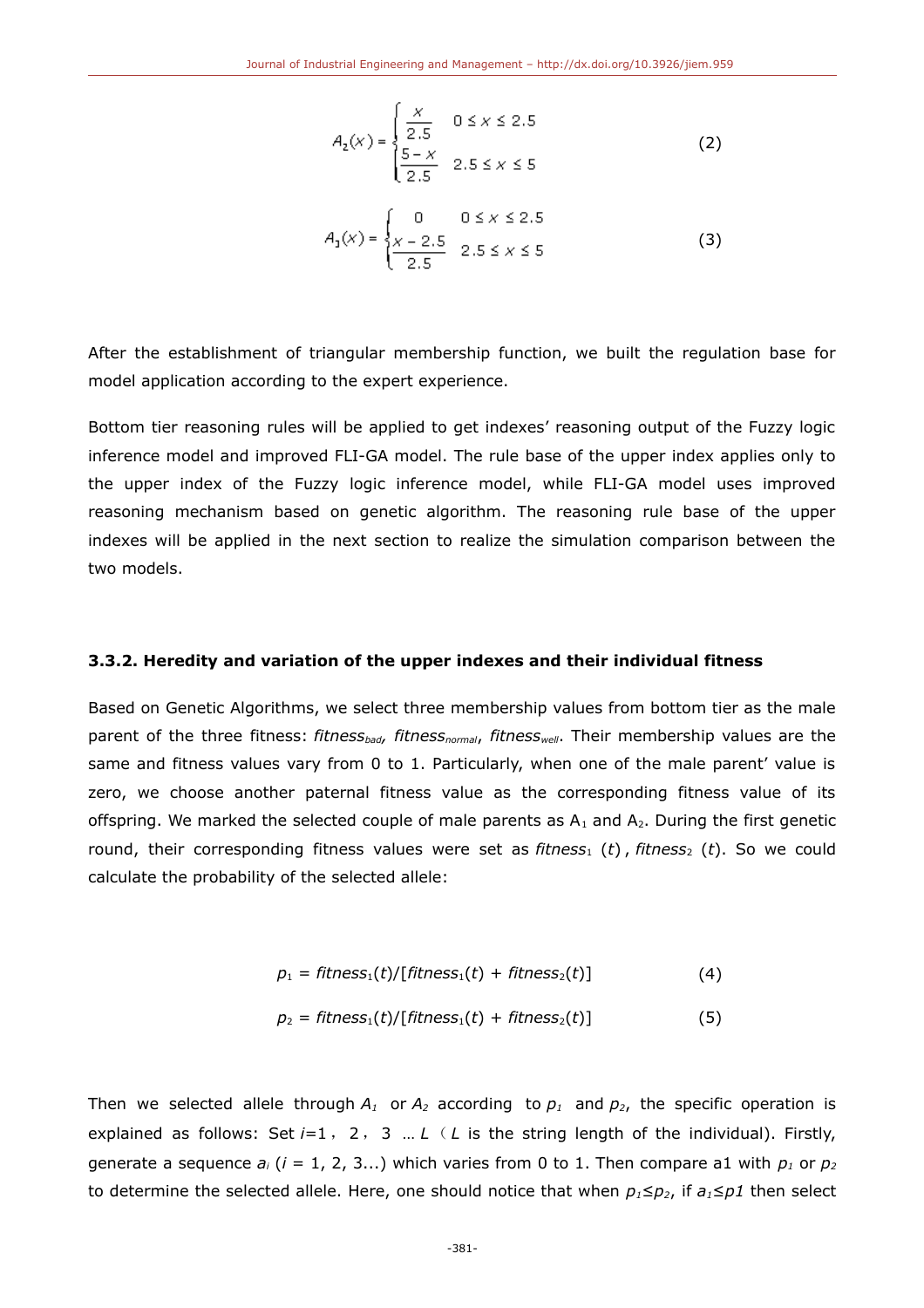the allele of  $A_1$ , else if when  $a_1 > p_1$  then select the allele of  $A_2$ , and while  $p_1 > p_2$ , if  $a_1 \leq p_2$  then select the allele of  $A_2$ , else if  $a_1 > p_2$ , then select the allele of A1. After the former 2 steps, repeat step 2, until a daughter chromosome is produced.

## **3.3.3. Choose the best for the daughter chromosome**

Due to the gene mutations, a population may have the "super individual" and "ultra-small individual" during the process of inheritance. In this case, fitness value maybe too high or too low.

In order to achieve more reliable and reasonable evaluation results, we made a couple of male parents mate for 500 times in the FLI-GA model. Then we took the first 100 values of the corresponding indexes' fitness into averaging operation, the resulting value is the upper index corresponding fitness.

## **3.3.4. Non-fuzzy processing of indexes**

The final enterprise performance evaluation has three fitness values. Three fitness values were compared among the three "poor", "normal" and "well" memberships. The max fitness value is the enterprise's performance evaluation rating. In this example, we simply adopted three evaluation levels - "poor", "normal" and "well".. In the practical application, evaluation grade can be expanded, such as being expanded as follows: "good", "better", "normal", "poor", "bad" five levels, it will give a more detailed result. In a word, the FLI-GA model is just playing a valuable role named "throw a sprat to catch a whale" in this article. The actual use of enterprise performance evaluation needs continuous studying and improving.

The whole process of building FLI-GA model can be summarized as the following 3 figures. (Figures 3-5).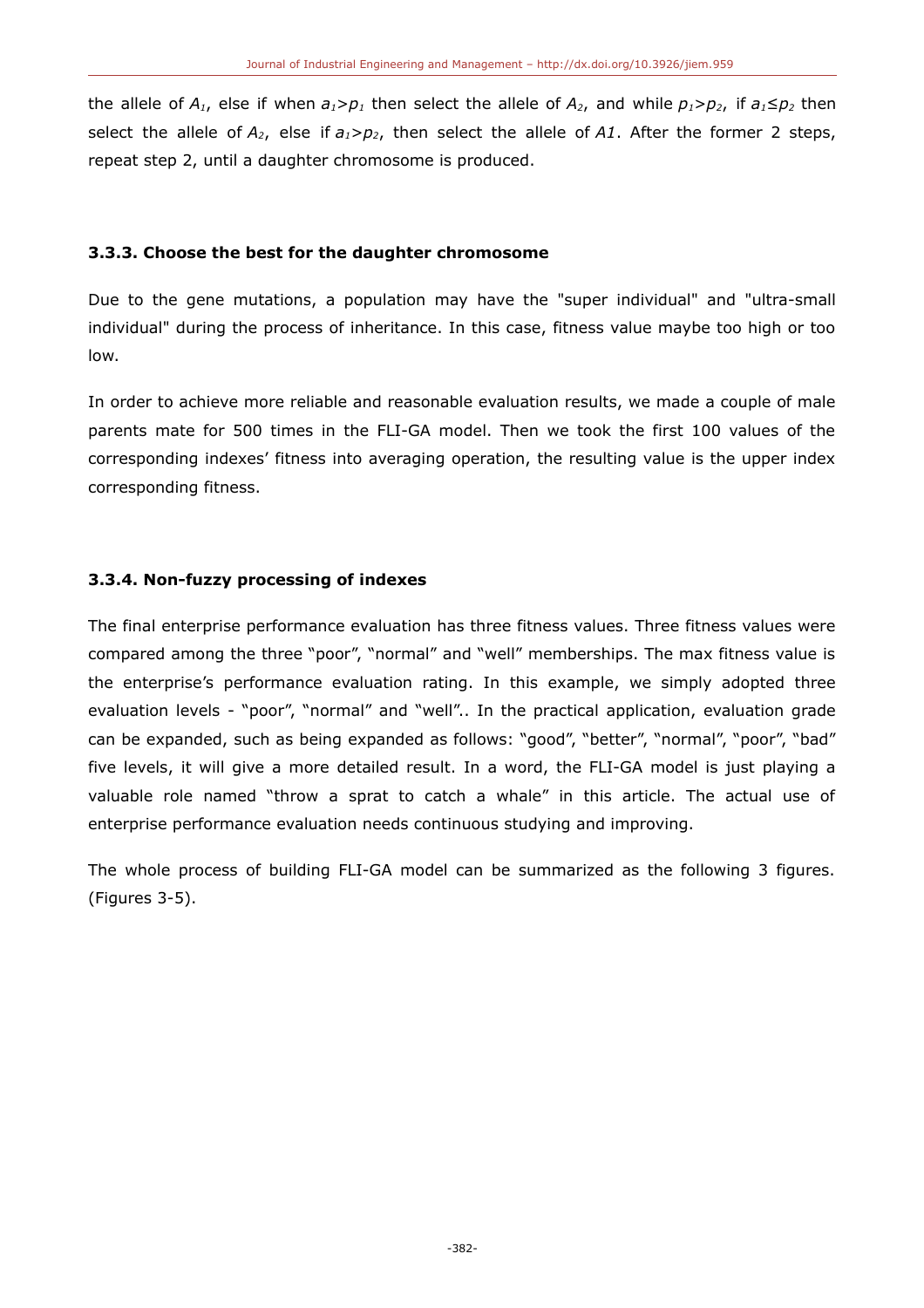

Figure 3. Computing the bottom index value of FLI-GA model



Figure 4. Computing the middle index value of FLI-GA model



Figure 5. Computing the bottom index value of top tier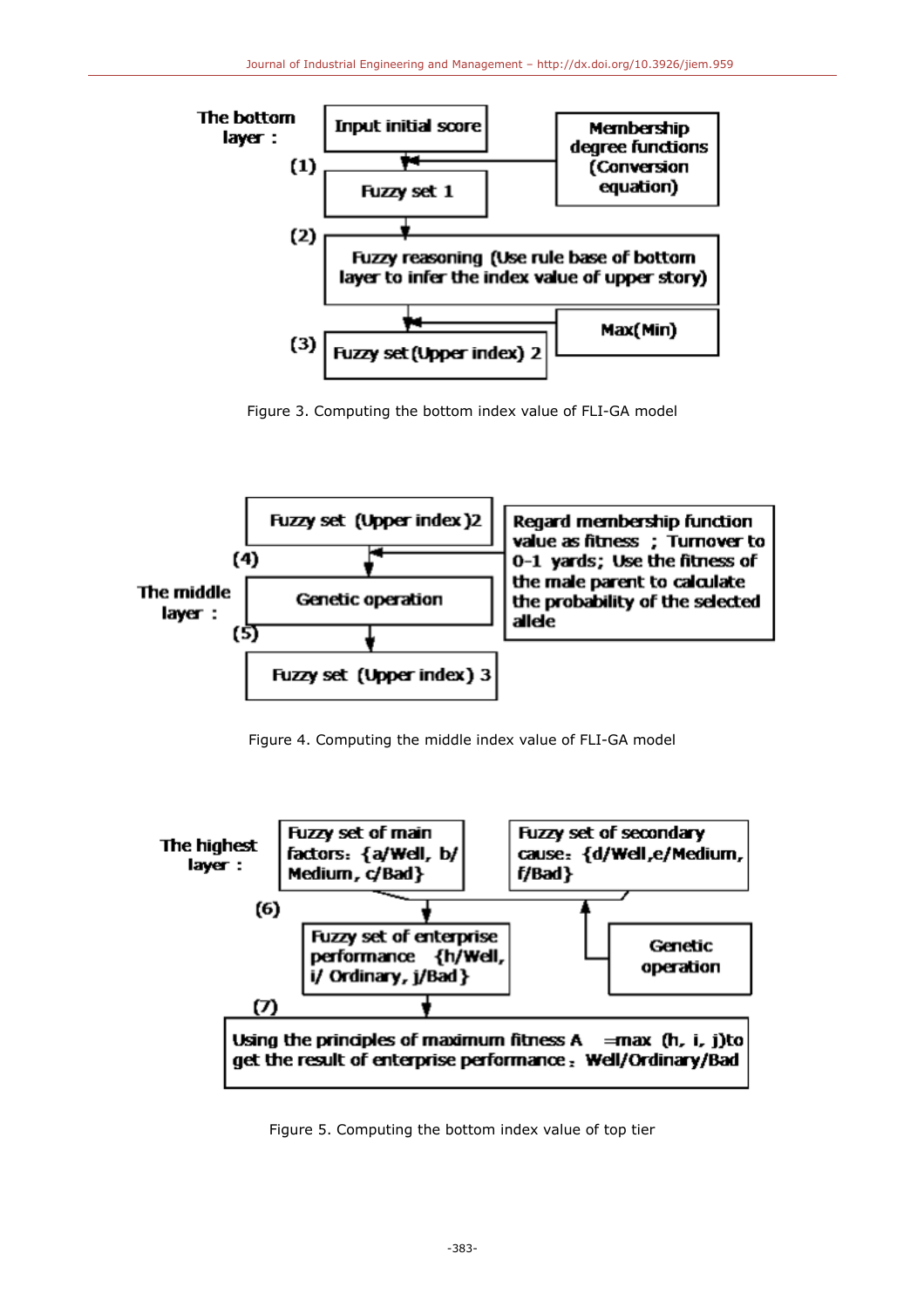## **4. An Illustrative Example**

# **4.1. Description of the example**

For the purpose of doing empirical research on enterprise performance evaluation, we have chosen an industrial automatic disciplinary enterprise Z as an example to study. Z Corporation is a developing enterprise and has the typical characteristics of enterprise performance evaluation indexes. Enterprise Z was set up by relying on Industrial Automation National Engineering Research Center and Industrial Control Technology State Key Laboratory. This enterprise's main businesses are chemical, oil refining, petrochemical, metallurgy, electric power, light industry, textiles, building materials, pharmaceutical, and biochemical. It also makes use of advanced control strategies in industrial automation and control hardware platforms, as well as integrated automation control technology's research and production.

# **4.2. The Input data of two models**

Enterprise Z regularly invites experts to assess its performance, and each expert scores the indexes back-to-back to ensure fairness and justice. We selected the experts' scores of this enterprise in 2010 and 2011, as are shown in Table 2.

| <b>Index</b>                                | <b>Expert 1</b><br>(2010/2011) | <b>Expert 2</b><br>(2010/2011) | <b>Expert 3</b><br>(2010/2011) | <b>Expert 4</b><br>(2010/2011) | <b>Expert 5</b><br>(2010/2011) |
|---------------------------------------------|--------------------------------|--------------------------------|--------------------------------|--------------------------------|--------------------------------|
| <b>Current assets</b><br>turnover situation | 2.5/1.8                        | 1.5/2.4                        | 3.2/2.3                        | 4.0/2.6                        | 3.8/1.9                        |
| Total assets turnover<br>situation          | 1.8/3.3                        | 2.0/3.5                        | 3.0/3.8                        | 3.2/3.6                        | 4.0/3.8                        |
| <b>Marketing capabilities</b>               | 3.8/4.0                        | 3.4/4.4                        | 4.1/4.5                        | 4.2/4.8                        | 4.5/4.8                        |
| <b>Revenue growth</b>                       | 2.2/4.0                        | 1.8/4.2                        | 2.0/4.4                        | 2.3/4.3                        | 2.2/4.1                        |
| <b>Corporate culture</b>                    | 3.0/4.2                        | 3.8/3.8                        | 3.8/4.4                        | 3.9/3.7                        | 3.0/3.9                        |
| <b>Employee labor</b><br>enthusiasm         | 2.8/1.8                        | 3.0/1.9                        | 3.2/2.2                        | 3.3/2.0                        | 2.7/2.1                        |
| <b>Corporate sector</b><br>settings         | 2.5/3.5                        | 2.8/3.3                        | 3.2/4.0                        | 3.0/3.7                        | 2.5/4.0                        |

Table 2. Indexes scores in 2010/2011 (Enterprise Z)

Based on Table 2, we average the experts' score to get the value of indexes. The results are shown in Table 3.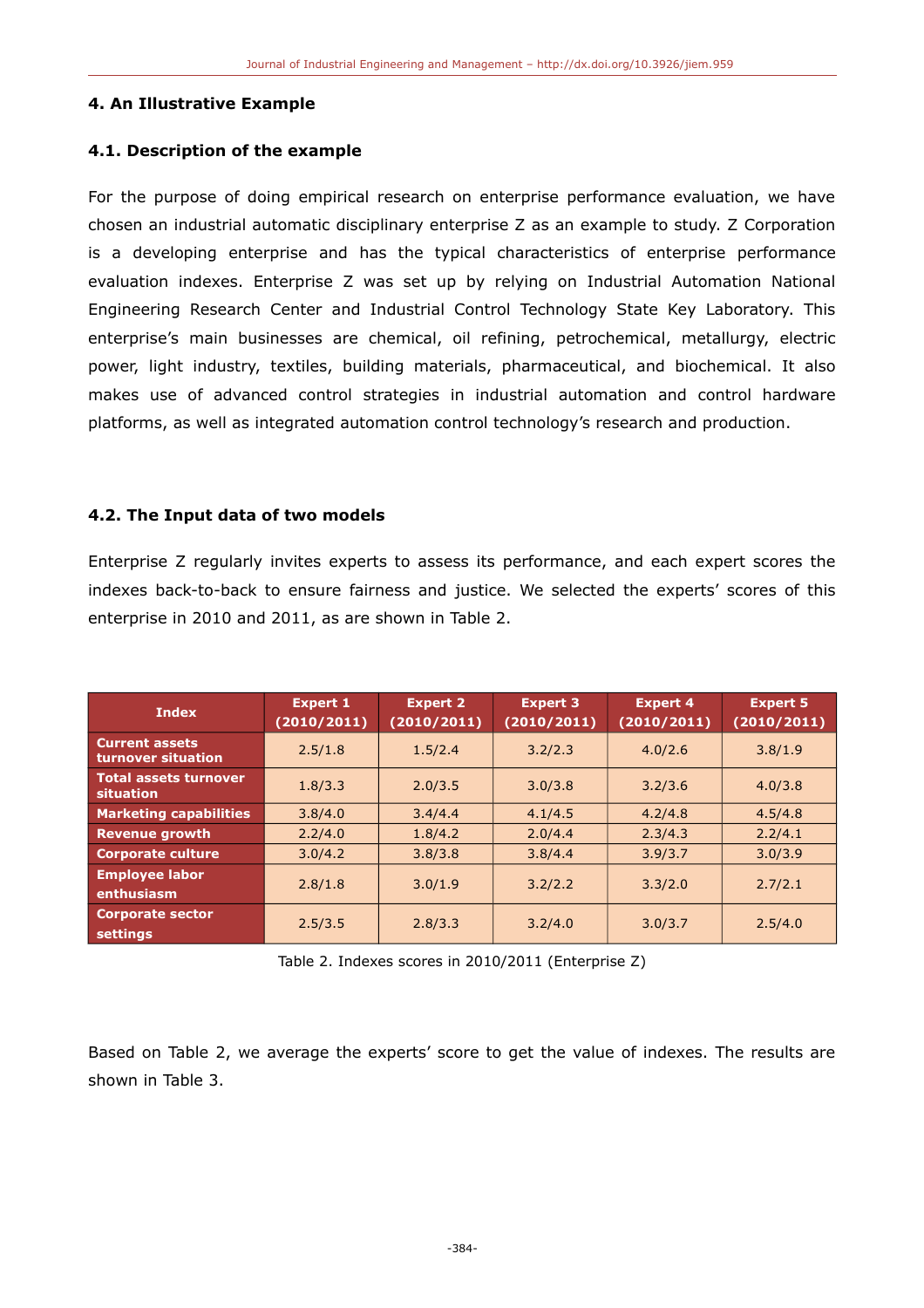| <b>Index</b>                             | <b>Final score of 2011</b> | <b>Final score of 2010</b> |
|------------------------------------------|----------------------------|----------------------------|
| <b>Current assets turnover situation</b> | 2.2                        | 3.0                        |
| <b>Total assets turnover situation</b>   | 3.6                        | 2.8                        |
| <b>Marketing capabilities</b>            | 4.5                        | 4.0                        |
| <b>Revenue growth</b>                    | 4.2                        | 2.1                        |
| <b>Corporate culture</b>                 | 4.0                        | 3.5                        |
| <b>Employee labor enthusiasm</b>         | 2.0                        | 3.0                        |
| <b>Corporate sector settings</b>         | 3.7                        | 2.8                        |

Table 3. The final indexes scores of enterprise Z

# **4.3. Simulation of Fuzzy logic inference method**

This paper used the GUI tool of MATLAB to set and simulate the Fuzzy logic inference model. There are 4 main steps to simulate evaluation process by using fuzzy logic inference model:

- Firstly, build up the FIS system which contains the input and output variables, as well as the fuzzy rules;
- Edit the input and output membership function;
- Construct the inference rules;
- Get the reasoning results of the FIS system.

The evaluation results will be shown in next section. Because reasoning results of the fuzzy reasoning system come from the membership values which are selected from rule bases, or from maximizing/ minimizing operation, the final solution of fuzzy results become awfully close. Besides, whether the reasoning rule is good or bad will also significantly influence the final results. So it is necessary to add GA to improve the results.

## **4.4. Simulation of FLI-GA model**

FLI-GA model's core idea is that when calculating the high-level indexes and target index, genetic algorithm is brought in to achieve the goals: encode options, cross, restructuring. The benefit of this method is that the numerical characteristics of the male parent can be kept and the best offspring can be selected out. This simulation model uses mid-level indexes output data from Chapter 4.3 as the genetic manipulation's male parent population. We programmed the program according to the calculation process from Chapter 3.2.

Matlab Genetic Algorithm Toolbox (GA)'s selection and crossover operators are given as an optional function, and problems which are solute by GA toolbox mainly belong to complete optimization and pattern search, so using Genetic Algorithm Toolbox is not entirely fit the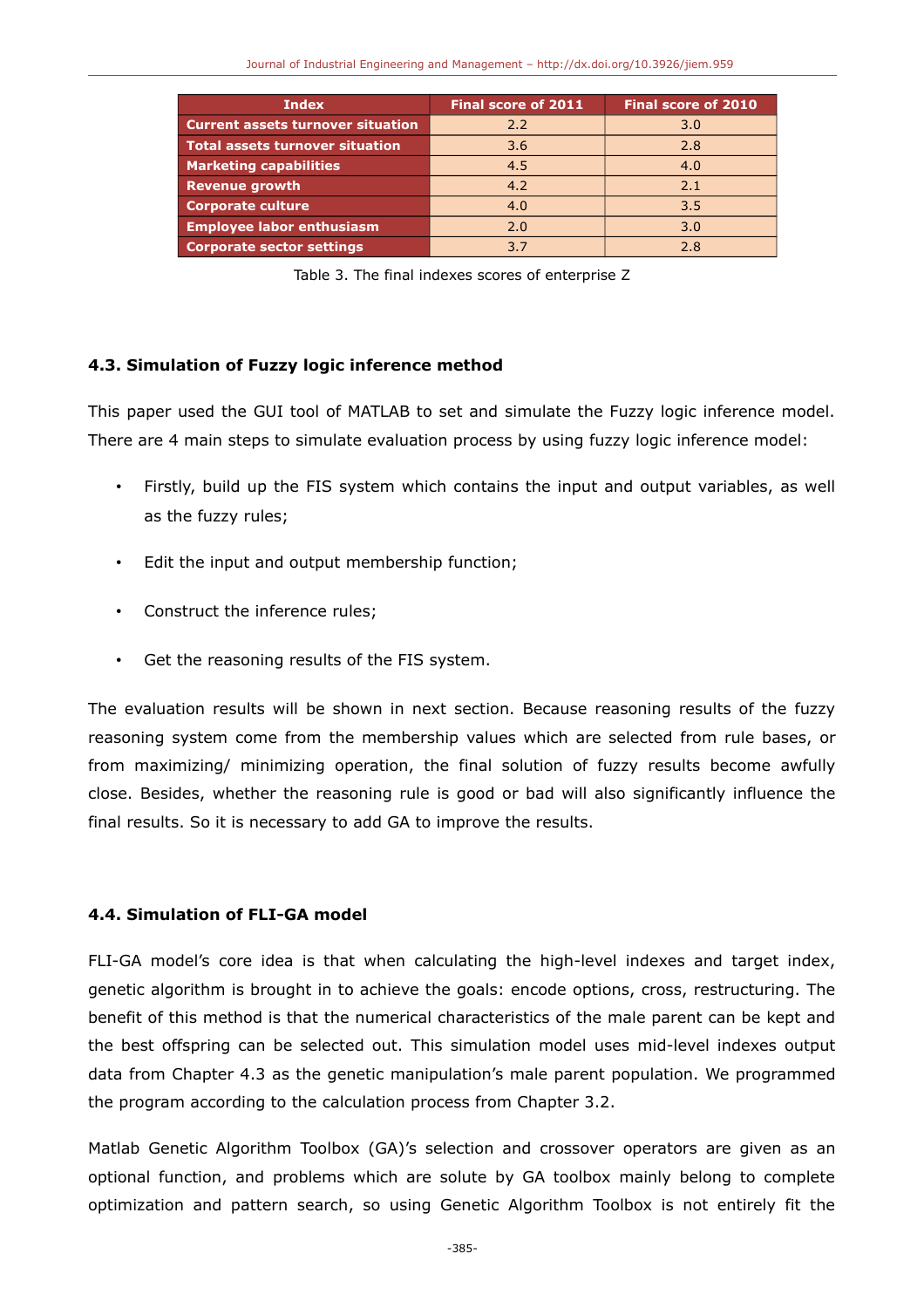simulation idea for this article. This article uses Matlab to compile custom simulation functions and processes to achieve the application of FLI-GA model. The detailed procedures are not discussed here, as well as detailed programs.

The simulation process follows the steps listed below:

- Offspring generated algorithm is defined as function geneSub (A1, A2), in which the parameters A1 and A2 are membership values from two male parents' comment, and the return value of such function is subPop.
- Function geneCal regards the male parent's seed (the seed is a  $1 * 2$  matrix which contains two paternal chromosome information) as the entrance parameters; return values which named as geneRs is an "excellent" offspring chromosome. The so-called "excellent" means that the value the offspring geneRs maintains two basic information of the male parent, and geneRs has a better computational properties than the male parent, so in the merit-based process, since the 0-1 cross-code operation generated two offspring whose values beyond their two parent, the two offspring will be discarded. Selected two offspring from the generated 500 offspring, which maintain the paternal characteristics (not beyond the paternal range), and are closest to their male parent values (that means this process narrow the range of the male parent values).
- The function geneLoop regards initial seed as its paternal import parameters, and returns the final optimal monomer fiRs. This function will doing iterative operation of multiple generations, and generates two "excellent" offspring by the male parent seed. Then these two offspring will generate "excellent" offspring. So we made circulative iteration for genetic manipulation until the last two offspring converge to a stable numerical. This is the signal of terminating the iteration operation. While in practical, except for the condition that iterative termination results converge to a particular point, there are also situations that the generated offspring from a generation back cannot be convergent but stop at two constant values. There will be no more optimizing offspring. This phenomenon shows that the genetic manipulation has been difficult to produce better offspring, and therefore it needs to use the maximum operation to select the best degree of membership.
- Function doFuzzy uses two index scores from low-level to be the entrance parameters. It transfers different genetic manipulation algorithms to get membership functions rsArr and index score rsScore of upper layer.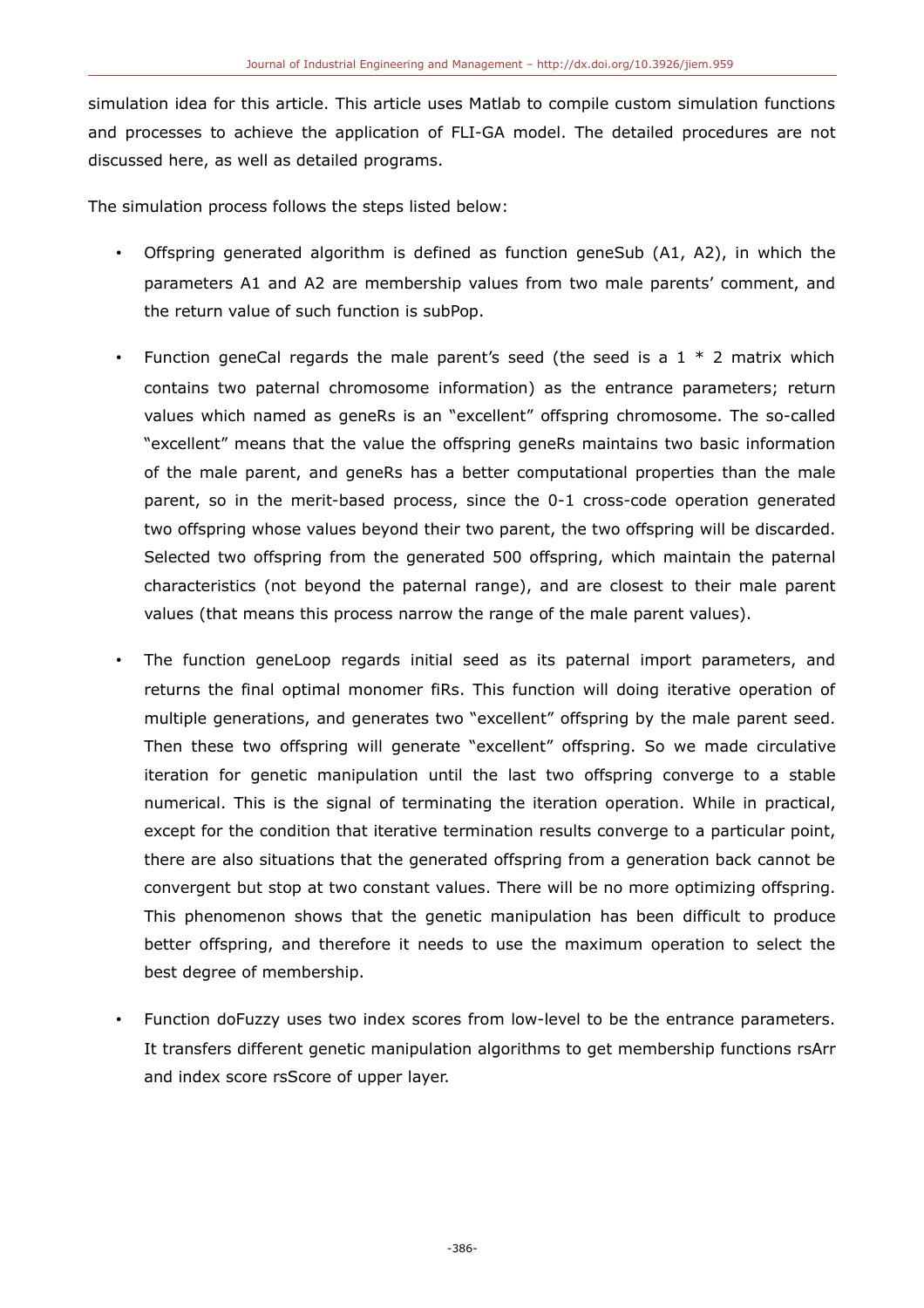## **4.5. Comparison and Analyses**

Simulation result based on Fuzzy logic inference model shows: Enterprise Z's performance evaluation score of 2010 and 2011 are both 2.5, which belong to the "normal" degree at the semantic level. This result reflects that the performance of enterprise Z is in the medium level. By contrast, the simulation result of FLI-GA model respectively gives two new scores 2.5107 and 2.5172. Table 4 shows the comparison of the two models.

| <b>Model</b>                          | <b>Performance of 2010</b> | <b>Performance of 2011</b> |  |
|---------------------------------------|----------------------------|----------------------------|--|
| <b>Fuzzy logic inference</b><br>model | 2.5                        | 2.5                        |  |
| <b>FLI-GA model</b>                   | 2.5107                     | 25172                      |  |

Table 4. Simulation results comparison between two models

Obviously, the results get from two models are nearly same. This means that the FLI-GA model keeps the basic result of Fuzzy logic inference model. At the same time, it also reveals that enterprise Z remained the general level of performance. A closer examination reveals that FLI-GA model is much more accurate. This phenomenon is not only shown in the results, but also been well represented in the simulation model's operation process.

Although we obtained similar results, during the FLI-GA model's genetic iteration process, the offspring produced by two male parents often convergence with a certain encoding monomer, or stay in two fixed values. This means that with the iteration process of the genetic manipulation, good genes of male parents have obtained the best choice. This "convergence" and "stay" phenomenon can be considered as fuzzy reasoning rules, namely, the fuzzy reasoning rules are instead by genetic manipulation of the genetic algorithm. These two models obtained similar results, but the reasoning results of the genetic algorithm are more stable. Compared with Fuzzy logic inference model's subjective and experiential reasoning rule, genetic manipulation is more objective and convincing.

In summary, two models can both effectively reflect the enterprise performance of the real situation, and the FLI-GA model's computing process is more stable and accurate.

## **5. Conclusions**

In this paper, we firstly analyzed the existing Fuzzy logic inference method. Through the analysis, we find that this method has some defects and needs to be improved. Then we brought genetic algorithm into enterprise performance evaluation model on the basis of the improvement of original index system and rules library. This method can preferably solve a problem when index data are difficult to quantify in performance evaluation. The introduction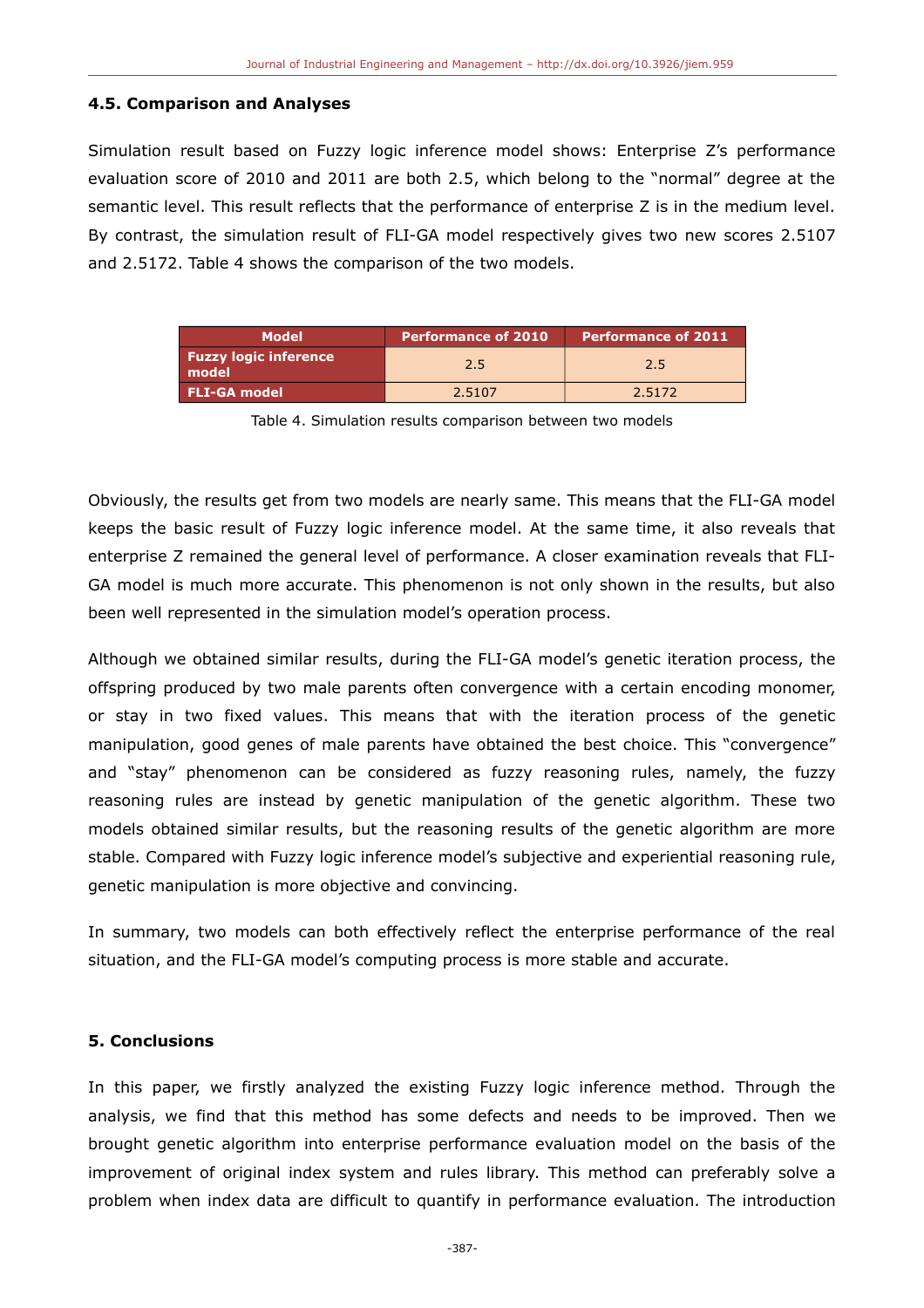of genetic algorithm is mainly used to determine an optimal evaluation standard. In addition, different theories play different roles in this evaluation model. We use genetic algorithm to refine inference rules and memberships of fuzzy reasoning method. By using genetic algorithm, the inference rules and memberships become more convincing. The results of simulations indicate that FLI-GA model is objective and accurate.

Though we have achieved some positive results, there are still some shortcomings in our research that need to be improved:

- The rule base needs to be improved continuously. With the development of society, the status and connotation of enterprise performance evaluation indexes are changing, so more perfect index system should be put forward. Besides, rule base of this research is static, while practical applications need dynamic rule base, therefore, we should try to establish dynamic rule base in further studies. Moreover, the convergence properties of genetic algorithms can be used on the previous studies to summarize and temper and this will make the rule base more objective and accurate.
- In FLI-GA model simulation, we haven't taken gene mutation into account. For the gene mutation is widespread in nature, and to make the model more reasonable, we should take gene mutation into consideration.

## **Acknowledgments**

This work is supported by Beijing Natural Science Foundation (Grant No. 4112044), a major program of the National Social Science Fund of China 13&ZD026 and Research Fund for the Doctoral Program of Higher Education of China (Grant No. 20120009110009).

#### **References**

- Bi, X.Q., & Zhang, F.F. (2010, July). The performance evaluation of enterprise knowledge management based on AHP. *Proceedings of 2010 IEEE International Conference on Advanced Management Science*, 2, 543-547. <http://dx.doi.org/10.1109/ICAMS.2010.5552981>
- Golam, K., & Akhtar, M.H.A. (2011). Evaluation of customer oriented success factors in mobile commerce using fuzzy AHP. *Journal of Industrial Engineering and Management*, 4(2), 361-386. <http://dx.doi.org/10.3926/jiem.2011.v4n2.p361-386>
- Iraj, M., Mahyar, M., & Fereydoun, A. (2011). Designing customer-oriented catalogs in e-CRM using an effective self-adaptive genetic algorithm. *Expert Systems with Applications*, 38(1), 631-639. [http://dx.doi.org/10.1016/j.eswa.2010.07.013](http://dx.doi.org/10.1016/j.eswa.2010.07.013%20)
- Lou, W.G., & Kuang, L.K. (2010, Nov.). Comprehensive Evaluation of Competitiveness of Listed